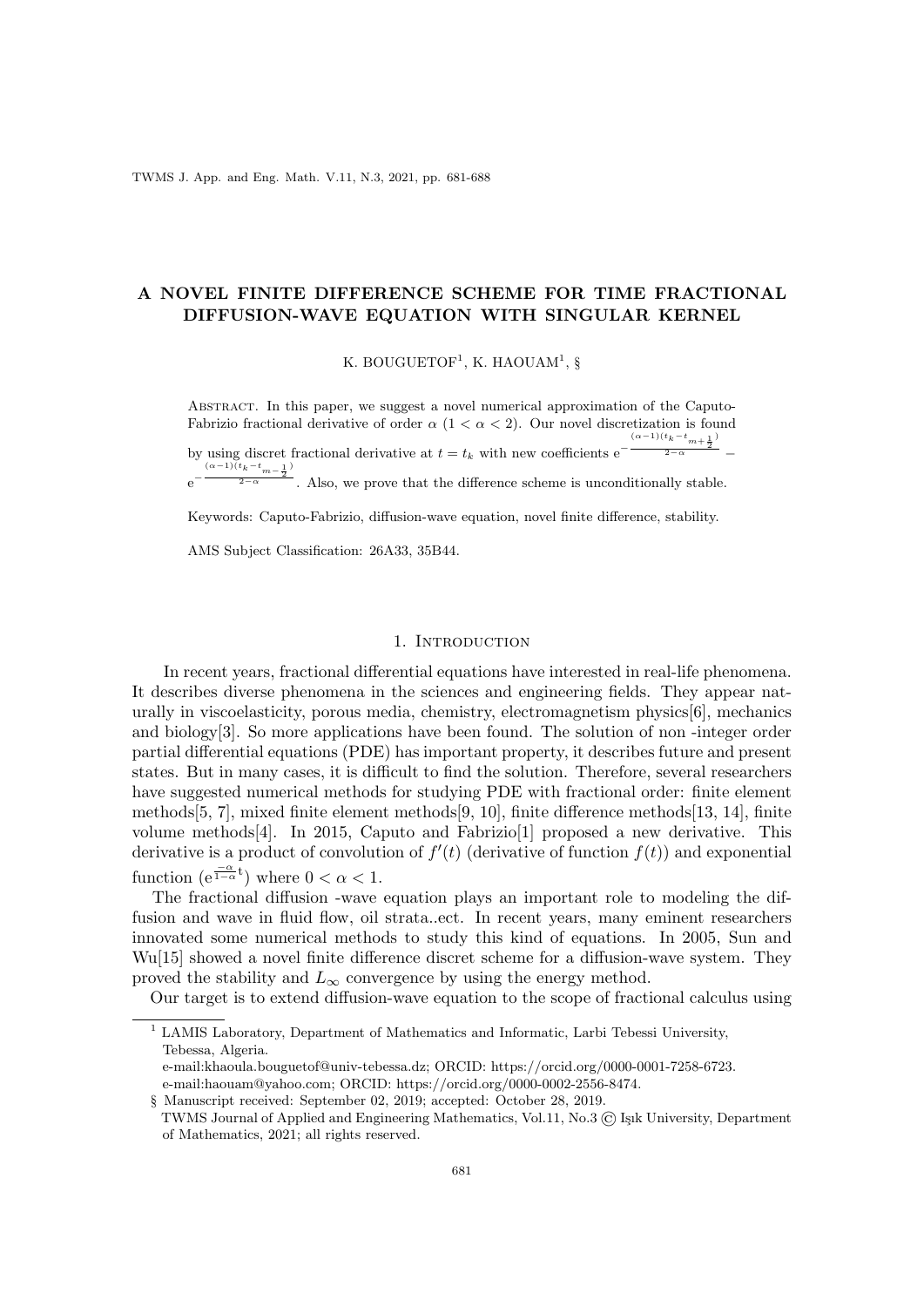Caputo-Fabrizio derivative with fractional order and we give a novel discretization for this new equation.

The paper is organized as follows. In section 2, we recall some definitions of fractional calculus. Section 3 is concerned to study the existence and uniqueness of solution. section 4, we give the novel finite difference discretization scheme. Section 5, we discuss the stability of the fractional numerical scheme and we give some numerical examples.

#### 2. Preliminary definitions

In this section, we present certain relevant definitions of fractional derivatives and antiderivatives. For more details, we refer to [1, 2, 11].

**Definition 2.1.** Let  $f \in L^1(0,\infty)$ , and  $\alpha \in (0,1)$  then, the Caputo derivative is defined as

$$
\mathbf{D}_{0|t}^{\alpha} f(t) = \frac{1}{\Gamma(1-\alpha)} \int_0^t (t-\tau)^{-\alpha} \frac{\partial f(\tau)}{\partial \tau} d\tau,\tag{1}
$$

where  $\Gamma$  is the gamma function.

The anti- derivative of Caputo derivative is given in the following definition.

**Definition 2.2.** Consider a function  $f : [0, \infty) \to \mathbb{R}$ . The Riemann-Liouville fractional integral is defined by

$$
{}^{C}I_{0|t}^{\alpha}f(t) = \frac{1}{\Gamma(1-\alpha)} \int_{0}^{t} (t-\tau)^{\alpha-1} f(\tau) d\tau,
$$
\n(2)

for  $t > 0$  and  $0 < \alpha < 1$ .

We recall the new definition of the Caputo fractional derivative.

**Definition 2.3.** Let  $f \in H^1(0,\infty)$  and  $\alpha \in (0,1)$  then, the definition of the new Caputo derivative (Caputo -Fabrizio) is given as

$$
\mathbb{D}_{0|t}^{\alpha} f(t) = \frac{1}{1-\alpha} \int_0^t e^{-\frac{\alpha(t-\tau)}{1-\alpha}} \frac{\partial f(\tau)}{\partial \tau} d\tau.
$$
 (3)

The anti- derivative of the Caputo- Fabrizio derivative is recalled as

**Definition 2.4.** Let  $0 < \alpha < 1$ . The fractional integral of a function f is given as

$$
^{CF}I_{0|t}^{\alpha}f(t) = (1 - \alpha)f(t) + \alpha \int_0^t f(\tau)d\tau.
$$
\n(4)

**Lemma 2.1** ([1]). Let  $0 < \alpha < 1$ , then

(1)  $^{CF}I_{0|t}^{\alpha} \mathbb{D}_{0|t}^{\alpha} f(t) = f(t) - f(0),$ (2)  $\mathbb{D}_{0|t}^{\alpha}D^{n}f(t) = \mathbb{D}_{0|t}^{\alpha+n}$  $\frac{\alpha+n}{0|t}f(t)$ .

#### 3. Diffusion wave equation with Caputo-Fabrizio fractional derivative

In this section, we apply Picard-Lindelof method to prove the existence and the uniqueness of the solution.

We consider the following time-fractional diffusion-wave equation

$$
\mathbb{D}_{0|t}^{\alpha}u(x,t) = \frac{\partial^2 u(x,t)}{\partial x^2} + q(x,t). \tag{5}
$$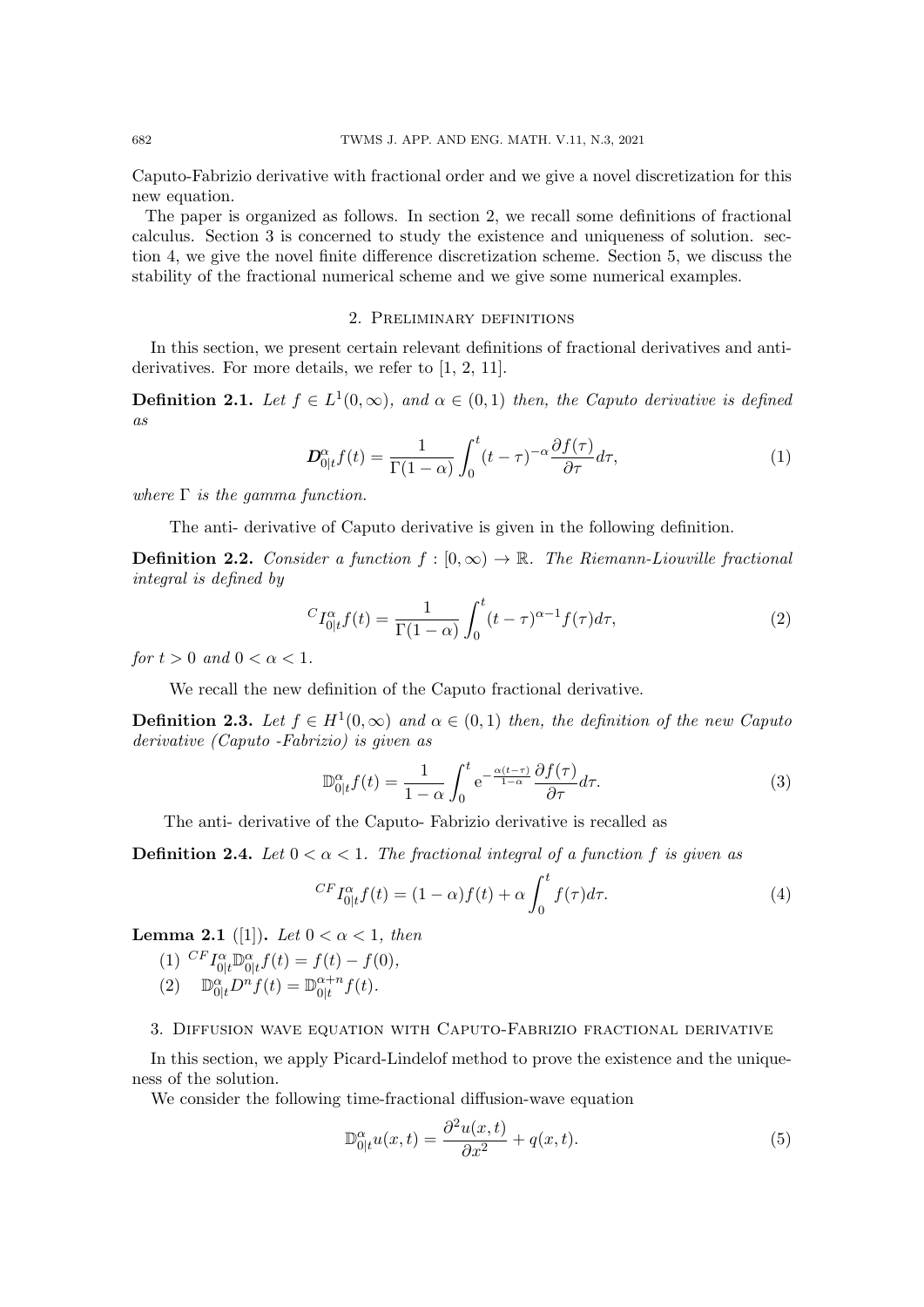Over region  $\Omega = [0, L] \times [0, T]$ ,  $1 < \alpha < 2$  with the initial conditions

$$
u(x,0) = f(x), \quad D_t u(x,t) \Big|_{t=0} = 0,
$$
\n(6)

and homogeneous boundary conditions

$$
u(0,t) = u(L,t) = 0.
$$
\n(7)

Obviously, the Caputo-Fabrizio operator  $\mathbb{D}_{0|t}^{\alpha}$  is the composition of  $\mathbb{D}_{0|t}^{\alpha-1}$  $\frac{\alpha-1}{0|t}$  and  $D_t$ , i.e.

$$
\mathbb{D}^{\alpha}_{0|t}u(x,t) = \mathbb{D}^{\alpha-1}_{0|t}D_tu(x,t).
$$

Setting  $v = D_t u$ , we have the following formulation

$$
\begin{cases} \mathbb{D}_{0|t}^{\alpha-1} v(x,t) = \frac{\partial^2 u(x,t)}{\partial x^2} + q(x,t), \\ v(x,t) = D_t u(x,t), \quad v(x,0) = 0. \end{cases}
$$
 (8)

By applying the anti- derivative operator  $^{CF}I^{\alpha}_{0|t}$  on the both side of Eq.(8), we get

$$
v(x,t) = (2-\alpha) \times \left\{ \frac{\partial^2 u(x,t)}{\partial x^2} + q(x,t) \right\} + (\alpha-1) \times \int_0^t \left\{ \frac{\partial^2 u(x,y)}{\partial x^2} + q(x,y) \right\} dy. \tag{9}
$$

For simplicity, let us put

$$
u(x,t) = F(t).
$$

Then, equation (9) can be re-write as

$$
v(x,t) = (2-\alpha) \times \left\{ \frac{\partial^2 F(t)}{\partial x^2} + q(x,t) \right\} + (\alpha-1) \times \int_0^t \left\{ \frac{\partial^2 F(y)}{\partial x^2} + q(x,y) \right\} dy. \tag{10}
$$

For more simplicity, we defined the operator  $H$  as following

$$
H(F,t) = \frac{\partial^2 F(t)}{\partial x^2} + q(x,t).
$$

Let

$$
C[c, v] = [t_0 - c, t_0 + c] \times [F_0 - v, F_0 + v], \quad L = \sup ||H(F, t)||_{C[c, v]}
$$
  

$$
||F(t)||_{\infty} = \sup_{t \in [t_0 - c, t_0 + c]} |F(t)|.
$$
 (11)

We define the Picard's operator  $P:C[c,v]\rightarrow C[c,v]$  as

$$
P(D_t F, t) = (2 - \alpha)H(F, t) + (\alpha - 1)\int_0^t H(F, y)dy.
$$

First, we prove  $P$  is well posed. By using  $(11)$  we have

$$
||P(D_t F(t))|| \le (2 - \alpha) ||H(F, t)|| + (\alpha - 1) \int_0^t ||H(F, y)|| dy
$$
  

$$
\le (2 - \alpha)L + (\alpha - 1)cL.
$$

We choose  $c$  small enough such that

$$
(2 - \alpha)L + (\alpha - 1)cL \leq L.
$$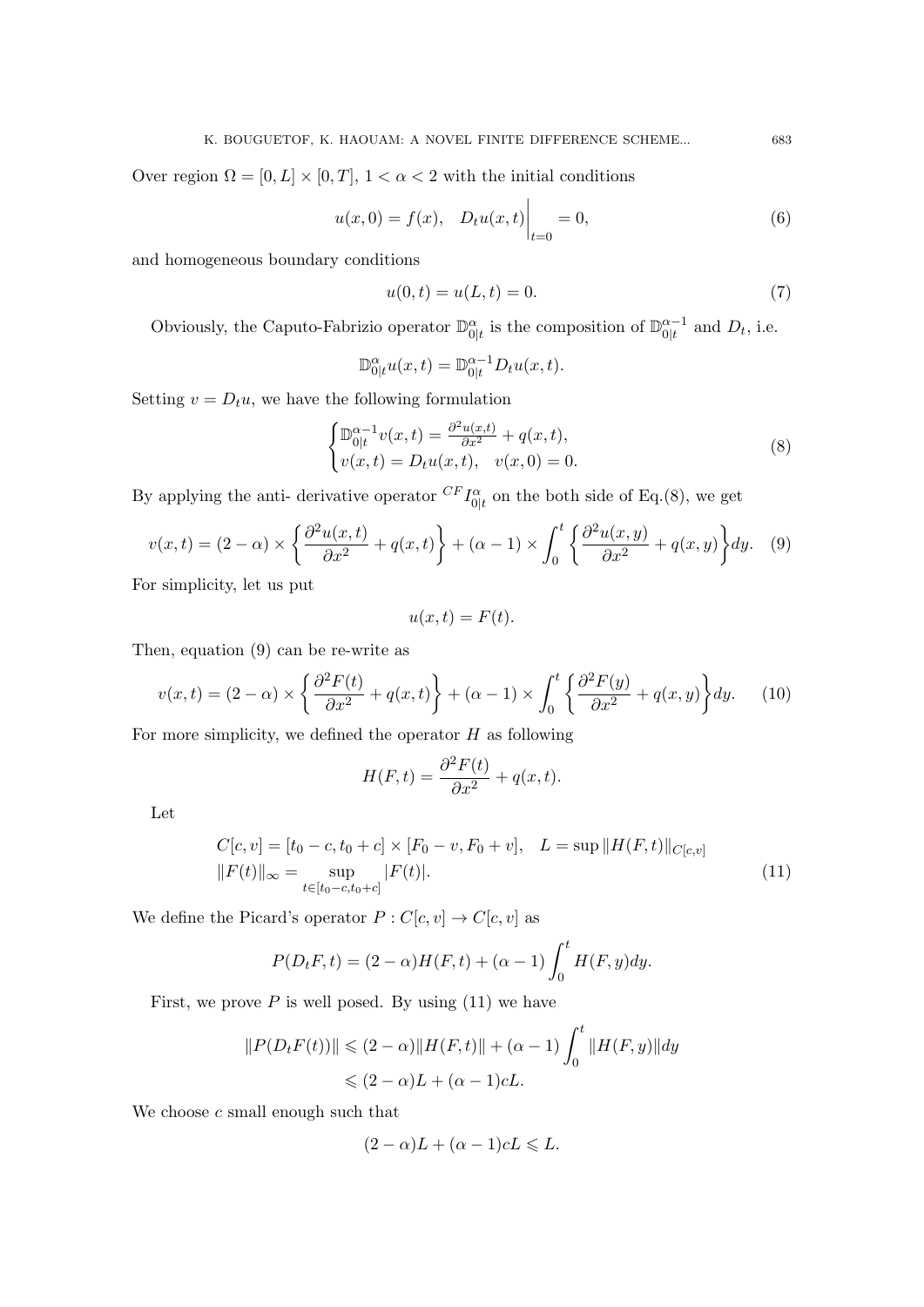Second, we show that P is a contraction map. For  $D_t F, D_t G \in C[c, v]$ , we have

$$
||P(D_t F(t)) - P(D_t G(t))|| = ||(2 - \alpha)\{H(F, t) - H(G, t)\} + (\alpha - 1) \int_0^t \{H(F, y) - H(G, y)\} dy||
$$
  
\$\leq (2 - \alpha) ||H(F, t) - H(G, t)|| + (\alpha - 1) \int\_0^t ||H(F, y) - H(G, y)|| dy\$  
\$\leq M \{(2 - \alpha) + (\alpha - 1)c\} ||F - G||\$.

Due to the following inequality

$$
||H(F,t) - H(G,t)|| \le M||F - G||.
$$

We choose  $c$  such that

$$
M\{(2-\alpha)+(\alpha-1)c\} < 1.
$$

Therefore, P is a strict contraction on  $C[c, v]$ . According to the Banach fixed point theorem, then problem  $(5) - (7)$  admits a unique solution.



4. A novel finite difference scheme

In this section, we investigate the approximate numerical solution of problem (5), using implicit finite differences. To achieve this aim, we need to numerically approximate to the Caputo-Fabrizio derivative.

For some positive integers  $N, M$ , the gird sizes in time for finite difference technique is defined by  $K = \frac{1}{M}$ , the grid points in the time interval  $[0, T]$  are labeled  $t_j = jK, j =$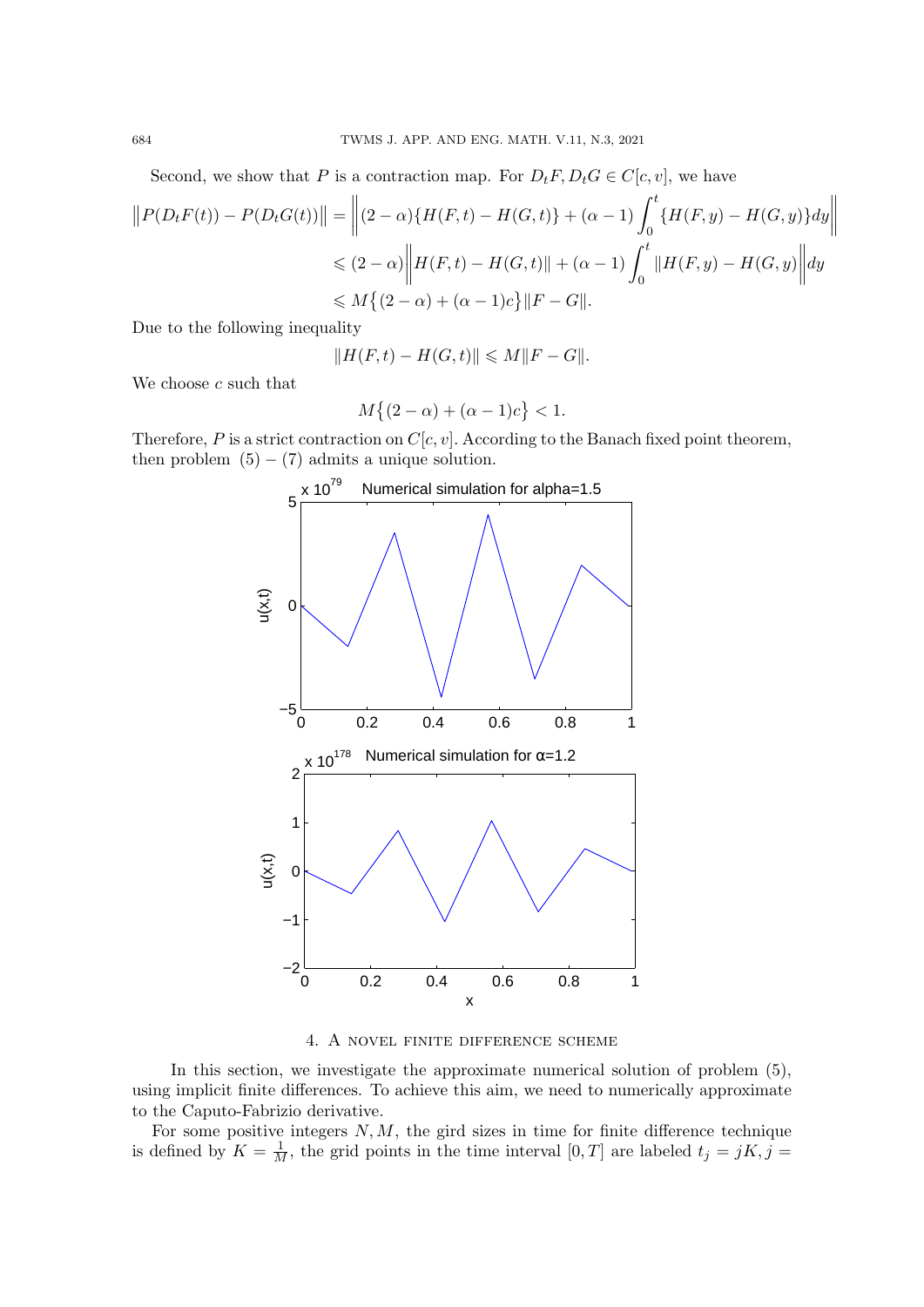0...TM, while the grid points in the space interval  $[0, L]$  are numbers  $x_i = ih$  where  $h = \frac{1}{N}$ N it is grid sizes in the space. Denotes  $u_i^j$  $i_i$  the approximate value of  $u(x_i, t_j)$  and  $f^i$  is the value of  $f(x_i)$ . Define

$$
\delta_x u_{i-\frac{1}{2}} = \frac{u_i - u_{i-1}}{h}, \quad \delta_x^2 u_i = \frac{\delta_x u_{i+\frac{1}{2}} - \delta_x u_{i-\frac{1}{2}}}{h} \quad \text{and} \quad \delta_t u^n = \frac{u^n - u^{n-1}}{K}.
$$

The standard central difference scheme

$$
v_i^{k + \frac{1}{2}} = \frac{u_i^{k+1} - u_i^k}{K} + O(K^2).
$$
\n(12)

The approximate numerical of Caputo-Fabrizio derivative  $\mathbb{D}_{0|t}^{\alpha-1}$  $\int_{0|t}^{\alpha-1} v(x, t)$  obtained by the following formula

$$
\begin{split}\n\mathbb{D}_{0|t}^{\alpha-1}v(x_i, t_k) &= \frac{1}{2-\alpha} \int_{0}^{t_k} e^{-\frac{(\alpha-1)(t_k-\tau)}{2-\alpha}} \frac{\partial v(x_i, \tau)}{\partial \tau} d\tau \\
&= \frac{1}{2-\alpha} \bigg[ \int_{t_{k-\frac{1}{2}}}^{t_k} e^{-\frac{(\alpha-1)(t_k-\tau)}{2-\alpha}} \frac{\partial v(x_i, \tau)}{\partial \tau} d\tau + \int_{t_{\frac{1}{2}}}^{t_{k-\frac{1}{2}}} e^{-\frac{(\alpha-1)(t_k-\tau)}{2-\alpha}} \frac{\partial v(x_i, \tau)}{\partial \tau} d\tau \\
&+ \int_{0}^{t_{\frac{1}{2}}} e^{-\frac{(\alpha-1)(t_k-\tau)}{2-\alpha}} \frac{\partial v(x_i, \tau)}{\partial \tau} d\tau \bigg] \\
&= \frac{1}{2-\alpha} \bigg[ \int_{t_{k-\frac{1}{2}}}^{t_k} e^{-\frac{(\alpha-1)(t_k-\tau)}{2-\alpha}} \frac{\partial v(x_i, \tau)}{\partial \tau} d\tau + \sum_{m=0}^{k-1} \int_{t_{m-\frac{1}{2}}}^{t_{m+\frac{1}{2}}} e^{-\frac{(\alpha-1)(t_k-\tau)}{2-\alpha}} \frac{\partial v(x_i, \tau)}{\partial \tau} d\tau \bigg] \\
&= \frac{1}{2-\alpha} \bigg[ \int_{t_{k-\frac{1}{2}}}^{t_k} e^{-\frac{(\alpha-1)(t_k-\tau)}{2-\alpha}} \frac{\partial v(x_i, \tau)}{\partial \tau} d\tau \bigg] \\
&= \frac{1}{2-\alpha} \bigg[ \int_{t_{k-\frac{1}{2}}}^{t_k} e^{-\frac{(\alpha-1)(t_k-\tau)}{2-\alpha}} \bigg[ \frac{v_i^{k-\frac{1}{2}} - v^{k-\frac{3}{2}}}{K} + O(K) \bigg] d\tau \bigg] \\
&+ \frac{1}{2-\alpha} \sum_{m=0}^{k-1} \int_{t_{m-\frac{1}{2}}}^{t_{m+\frac{1}{2}}} e^{-\frac{(\alpha-1)(t_k-\tau)}{2-\alpha}} \bigg[ \frac{v_i^{m+\frac{1}{2}} - v_i^{m-\frac{1}{2}}}{K} + \left( \frac{\partial v(x_i, \tau)}{\partial \tau} - \frac{v_i^{m+\frac{1}{2}} - v_i^{
$$

Denote that  $u_i^{-1} = u_i^0 - Kv_i^0$  for  $i \ge 0$ . Then

$$
v_i^{\frac{-1}{2}} = \frac{u_i^0 - u_i^{-1}}{K} + O(K^2) = v_i^0 + O(K^2). \tag{14}
$$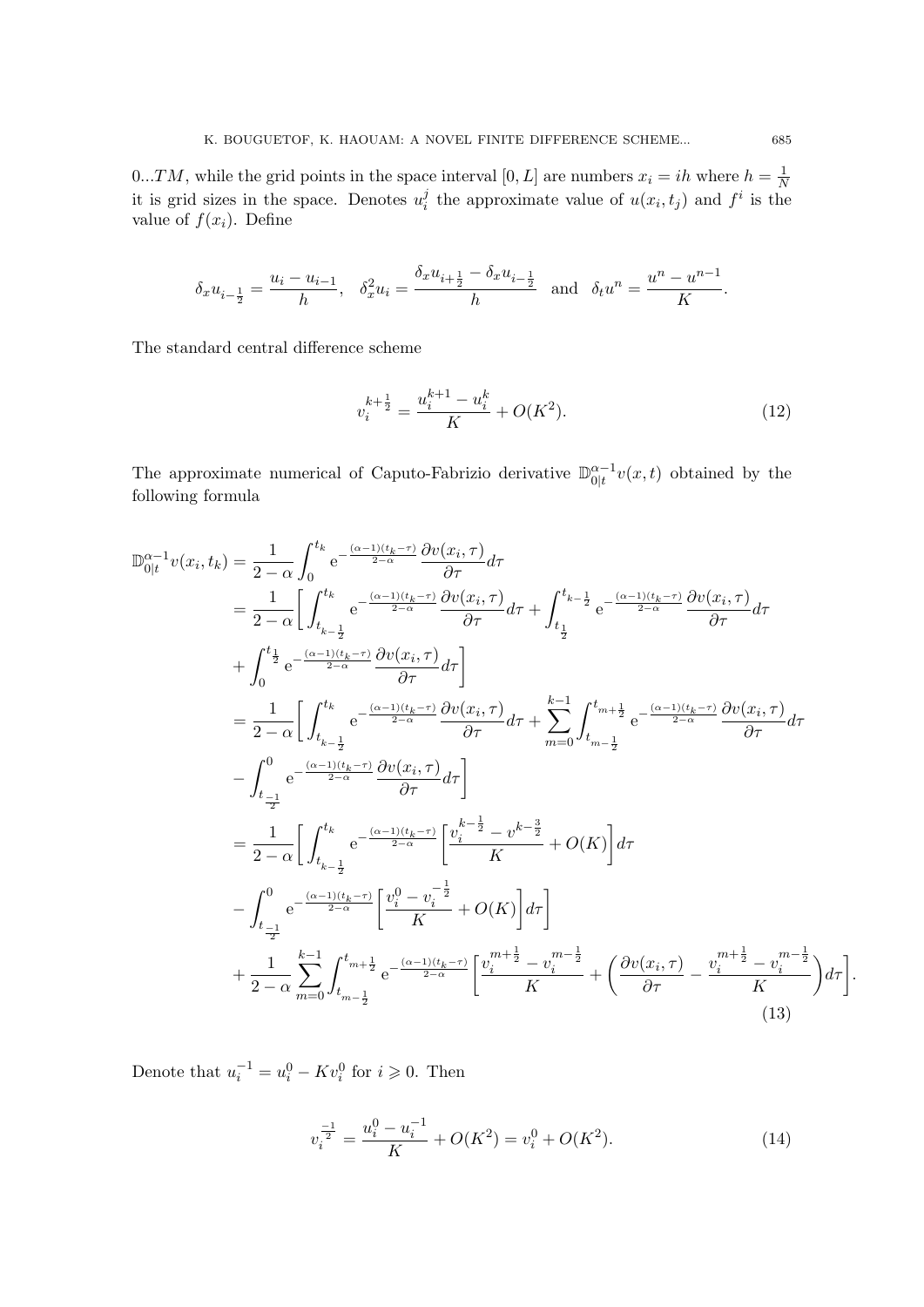Substituting  $(12)$  and  $(14)$  into  $(13)$ , we get

$$
\mathbb{D}_{0|t}^{\alpha}u(x_i, t_k) = \frac{1}{2-\alpha} \left[ \frac{u_i^k - 2u_i^{k-1} + u_i^{k-2}}{K^2} \right] \int_{t_{k-\frac{1}{2}}}^{t_k} e^{-\frac{(\alpha - 1)(t_k - \tau)}{2-\alpha}} d\tau - \frac{1}{2-\alpha} \int_{t_{\frac{-1}{2}}}^{0} e^{-\frac{(\alpha - 1)(t_k - \tau)}{2-\alpha}} O(K) d\tau
$$

$$
+ \frac{1}{2-\alpha} \sum_{m=0}^{k-1} \left( \frac{u_i^{m+1} - 2u_i^m + u^{m-1}}{K^2} \right) \int_{t_{m-\frac{1}{2}}}^{t_{m+\frac{1}{2}}} e^{-\frac{(\alpha - 1)(t_k - \tau)}{2-\alpha}} d\tau
$$

$$
+ \frac{1}{2-\alpha} \sum_{m=0}^{k-1} \int_{t_{m-\frac{1}{2}}}^{t_{m+\frac{1}{2}}} e^{-\frac{(\alpha - 1)(t_k - \tau)}{2-\alpha}} \left( \frac{\partial v(x_i, \tau)}{\partial \tau} - \frac{v_i^{m+\frac{1}{2}} - v_i^{m-\frac{1}{2}}}{K} \right) d\tau. \tag{15}
$$

Setting

$$
\zeta_K = \frac{1}{(\alpha - 1)K^2}, \quad w_{k,\alpha} = \left(1 - e^{-\frac{(\alpha - 1)(t_k - t_{k-\frac{1}{2}})}{2 - \alpha}}\right), \quad d_{m,\alpha} = \left(e^{-\frac{(\alpha - 1)(t_k - t_{m+\frac{1}{2}})}{2 - \alpha}} - e^{-\frac{(\alpha - 1)(t_k - t_{m-\frac{1}{2}})}{2 - \alpha}}\right),
$$

$$
R = \frac{1}{2 - \alpha} \sum_{m=0}^{k-1} \int_{t_{m-\frac{1}{2}}}^{t_{m+\frac{1}{2}}} e^{-\frac{(\alpha - 1)(t_k - \tau)}{2 - \alpha}} \left(\frac{\partial v(x_i, \tau)}{\partial \tau} - \frac{v_i^{m+\frac{1}{2}} - v_i^{m-\frac{1}{2}}}{K}\right) d\tau.
$$

Therefore

$$
\mathbb{D}_{0|t}^{\alpha}u(x_i, t_k) = \varsigma_K \left(u_i^k - 2u_i^{k-1} + u_i^{k-2}\right) w_{k,\alpha} + \varsigma_K \sum_{m=0}^{k-1} \left(u_i^{m+1} - 2u_i^m + u^{m-1}\right) d_{m,\alpha} + O(K^{3-\alpha}) + R. \tag{16}
$$

Also, the second partial derivative with respect to x at the grid point  $(i, k)$  given as

$$
\frac{\partial^2 u(x_i, t_k)}{\partial t^2} = \frac{u_{i+1}^k - 2u_i^k + u_{i-1}^k}{h^2} + O(h^2). \tag{17}
$$

Using (16) and (17) to discretize problem (5) at point  $(x_i, t_k)$  as

$$
\varsigma_K \left( u_i^k - 2u_i^{k-1} + u_i^{k-2} \right) w_{k,\alpha} + \varsigma_K \sum_{m=0}^{k-1} \left( u_i^{m+1} - 2u_i^m + u_i^{m-1} \right) d_{m,\alpha} + R
$$

$$
= \frac{u_{i+1}^k - 2u_i^k + u_{i-1}^k}{h^2} + q_i^k + O(K^{3-\alpha} + h^2). \tag{18}
$$

The first initial condition, can be written as

$$
u(x_i, 0) = f(x_i) = f_i \quad i = 0...N. \tag{19}
$$

Approximating the second initial condition, we obtain

$$
D_t u(x_i, t_k) \Big|_{t_0=0} \simeq \frac{u_i^0 - u_i^{-1}}{K} = 0, \quad i = 0...N. \tag{20}
$$

Similarly method used in [8]. We denote  $|R| = O(K^{3-\alpha}).$ 

## 5. Stability analysis

In this section, we etablish the stability of the numerical method by using Fourier method.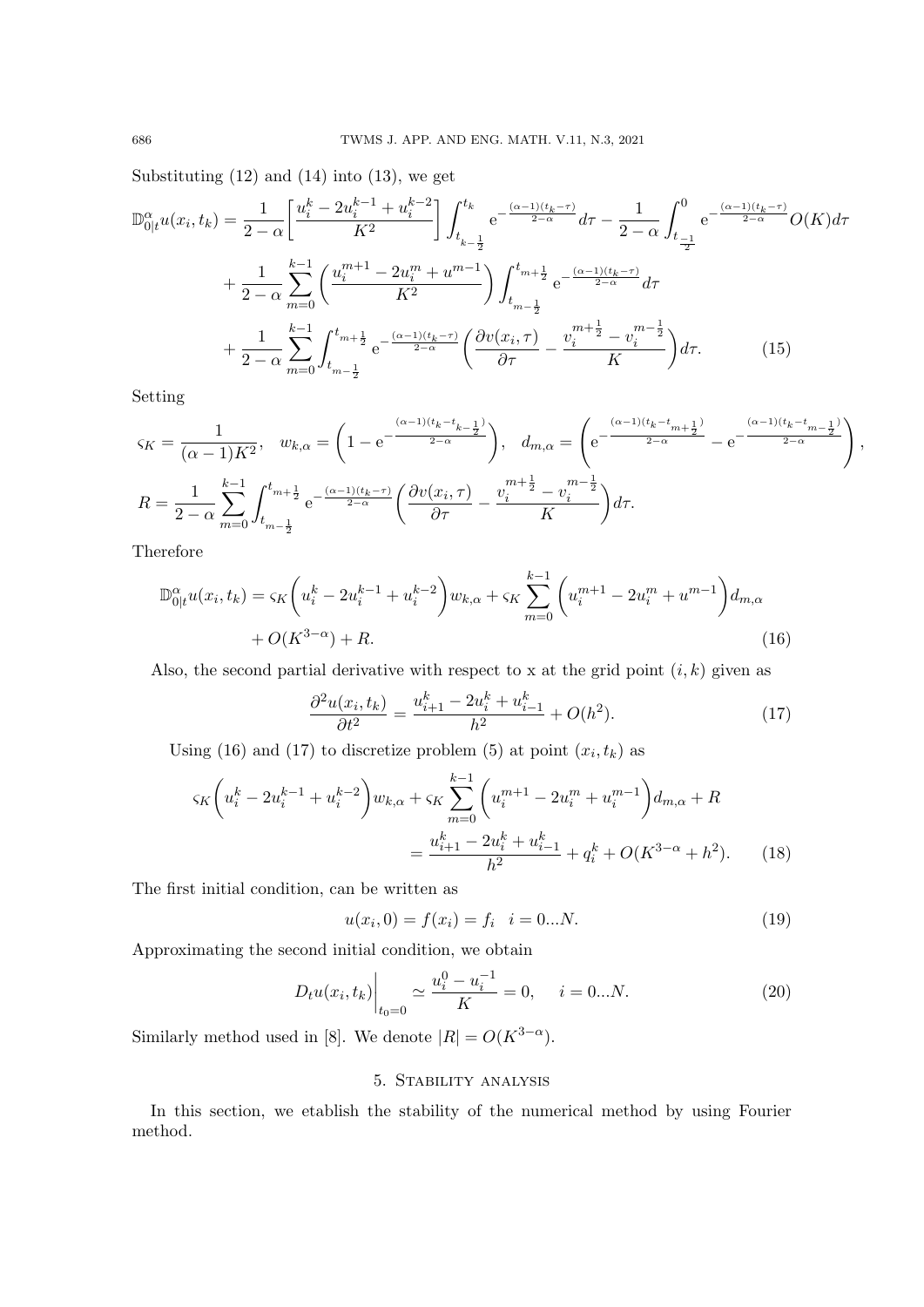Let  $\beta_k^i = u_k^i - U_k^i$  where  $U_k^i$  is the approximate of  $u_k^i$ . Assume that the  $\beta_k^i$  is written as follows

$$
\beta_k^i = \xi_k e^{q i w h},\tag{21}
$$

where  $\xi_k = |\beta_k^i|$ , w real number and  $q =$ √ −1. We will prove the following result.

**Theorem 5.1.** Let  $1 < \alpha < 2$ , the numerical method described in (18) to address the solvability of problem  $(5) - (6)$ , is unconditionally stable.

Proof. Substituting (21) into (18), we obtain

$$
w_{k,\alpha}(\xi_k - 2\xi_{k-1} + \xi_{k-2}) + \sum_{m=0}^{k-1} (\xi_{m+1} - 2\xi_m + \xi_{m-1}) d_{m,\alpha} = \frac{-4}{h^2 \varsigma_K} \xi_k \sin^2 \left(\frac{wh}{2}\right).
$$

By a simple calculation, we get

$$
\xi_k \left[ \frac{4}{h^2 \varsigma_K} \sin^2 \left( \frac{wh}{2} \right) + (w_{k,\alpha} + d_{k-1,\alpha}) \right]
$$
  
=  $(\xi_{k-2} - 2\xi_{k-1})(w_{k,\alpha} + d_{k-1,\alpha}) + \sum_{m=0}^{k-2} (\xi_{m+1} - 2\xi_m + \xi_{m-1}) d_{m,\alpha}.$  (22)

Then

$$
\xi_k = \frac{(-\xi_{k-2} + 2\xi_{k-1})(w_{k,\alpha} + d_{k-1,\alpha}) + \sum_{m=0}^{k-2} (-\xi_{m+1} + 2\xi_m - \xi_{m-1})d_{m,\alpha}}{\frac{4}{h^2 \varsigma_K} \sin^2 \left(\frac{wh}{2}\right) + (w_{k,\alpha} + d_{k-1,\alpha})}.
$$

For  $k = 1$ , then

$$
\left(w_{1,\alpha}+d_{0,\alpha}\right)\xi_1 < \xi_1\left(w_{1,\alpha}+d_{0,\alpha}+\frac{4}{h^2\varsigma_K}\sin^2\left(\frac{wh}{2}\right)\right) = \xi_0\left(w_{1,\alpha}+d_{0,\alpha}\right).
$$
\n
$$
= 2 \text{ we set}
$$

For  $k = 2$ , we get

 $(w_{2,\alpha} + d_{1,\alpha})\xi_2 < \xi_0(w_{2,\alpha} + d_{1,\alpha}).$ 

Repeating the process until  $N$  we obtain

$$
\xi_N < \xi_0. \tag{23}
$$

Note that

 $|\beta_k^i| = \xi_k < \xi_0 = |f_i|.$ 

Consequently,  $\|\beta\|_{L^2} \leq \|f\|_{L^2}$ .

 $\Box$ 

### 6. Conclusion

In this work, we consider a novel finite difference discretization scheme to solve numerically the diffusion-wave equation involving a Caputo- Fabrizio fractional derivative supplemented with initial and boundary conditions. Also, we prove this new scheme is unconditionally stable in  $L^2$ .